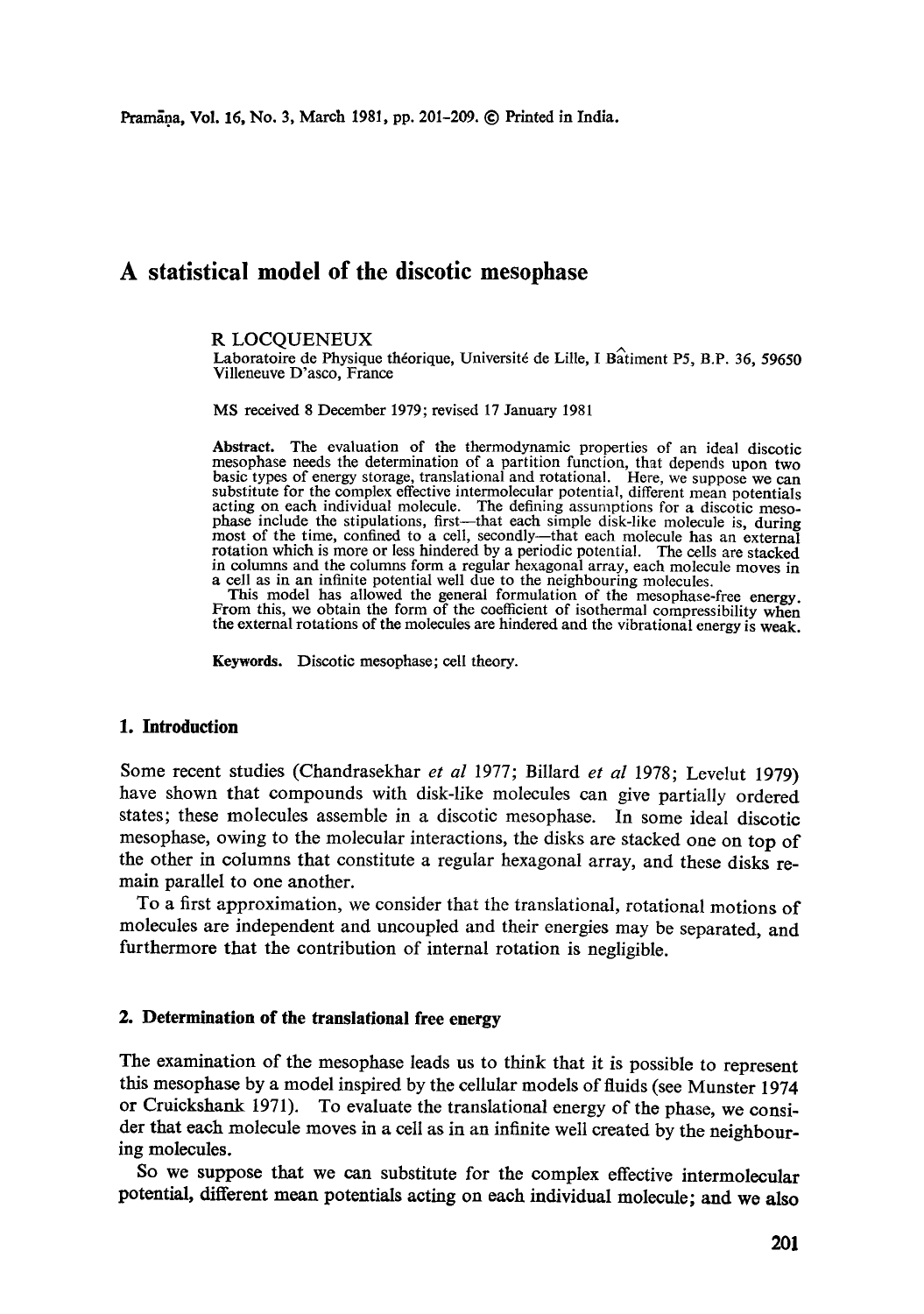## 202 *R Loequeneux*

suppose that the cell theory can be used to study the ideal discotic mesophase. In this theory each molecule is, during most of the time, confined to a cell whose boundaries are determined by the potential due to the neighbouring molecules. We suppose that the cells are placed between parallel planes  $\mathbf{\Pi}_1$ ,  $\mathbf{\Pi}_2$ ,...,  $\mathbf{\Pi}_i$ ,... The distance  $d<sub>c</sub>$  between two successive planes is the thickness of cells (this distance is equal to the mean distance between two successive molecules in the same column). In a column the cell centres are put in a line  $\Delta_t$ , and let  $\alpha$  be the angle between a line and the normal to plane. Between two successive planes, the cells form a regular hexagonal array.

We consider, in the bulk of fluid, a system of  $N$  cells in thermal equilibrium with the rest of fluid; let T be the temperature of the system,  $V=Nv_c$ , the volume (where  $v_c$ ) is the volume of a cell). We choose a system with  $N_{\Delta}$  cellular strata, each of them having  $N_{\pi}$  cells  $(N=N_{\Lambda}N_{\pi})$ . We separate the translation motion into two parts, one on a plane parallel to the planes  $\Pi_i$ , the other on a line parallel to the lines  $\Delta_i$ .

## 2.1 *Translation parallel to the planes*  $\mathbf{I}_i$

To a first approximation, we suppose that in a plane  $\{\Pi_i\}$ , the hexagonal cells may be replaced by circular cells of the same surface  $s_c$  (let  $\rho_c$  be the radius of these circles) and we suppose that the molecules are rigid disks. Let  $\rho_d$  be the radius of these disks and  $s_d$  their surfaces.

The average surface accessible to the centre of the molecule, the so-called free surface per molecule  $s_F$  is

$$
s_F = \pi (\rho_c - \rho_d)^2,
$$

because the centre of the molecule cannot approach within  $\rho_d$  of the cell's boundary. Some geometrical considerations allow us to write

$$
2\rho_c=1.05~\delta_c
$$

where  $\delta_c$  is the distance between the centres of two neighbouring hexagonal cells. The canonical partition function of one of this lamellar systems may be written as:

$$
Z_{\pi} = \left(\frac{2\pi m kT}{h^{2}}\right)^{N_{\pi}} \left\{\frac{S_{\pi}}{N_{\pi}} \left[1 - \left(\frac{N_{\pi} S_{d}}{S_{\pi}}\right)^{1/2}\right]^{2}\right\}^{N_{\pi}}
$$

where  $S_{\pi} = N_{\pi} s_c$  is the surface of the system.

To account for a more important disorder in a pile of molecules, we may consider that there are multiple overlaps so that each element of surface is counted more than once, let  $s'_{c}$  be the surface of these cells

$$
s_c' = \epsilon^2 s_c \text{ or } s_c' = \eta^{-2} s_c,
$$

where  $\eta^{-1} = \epsilon$  and  $0 < \eta \leq 1$ .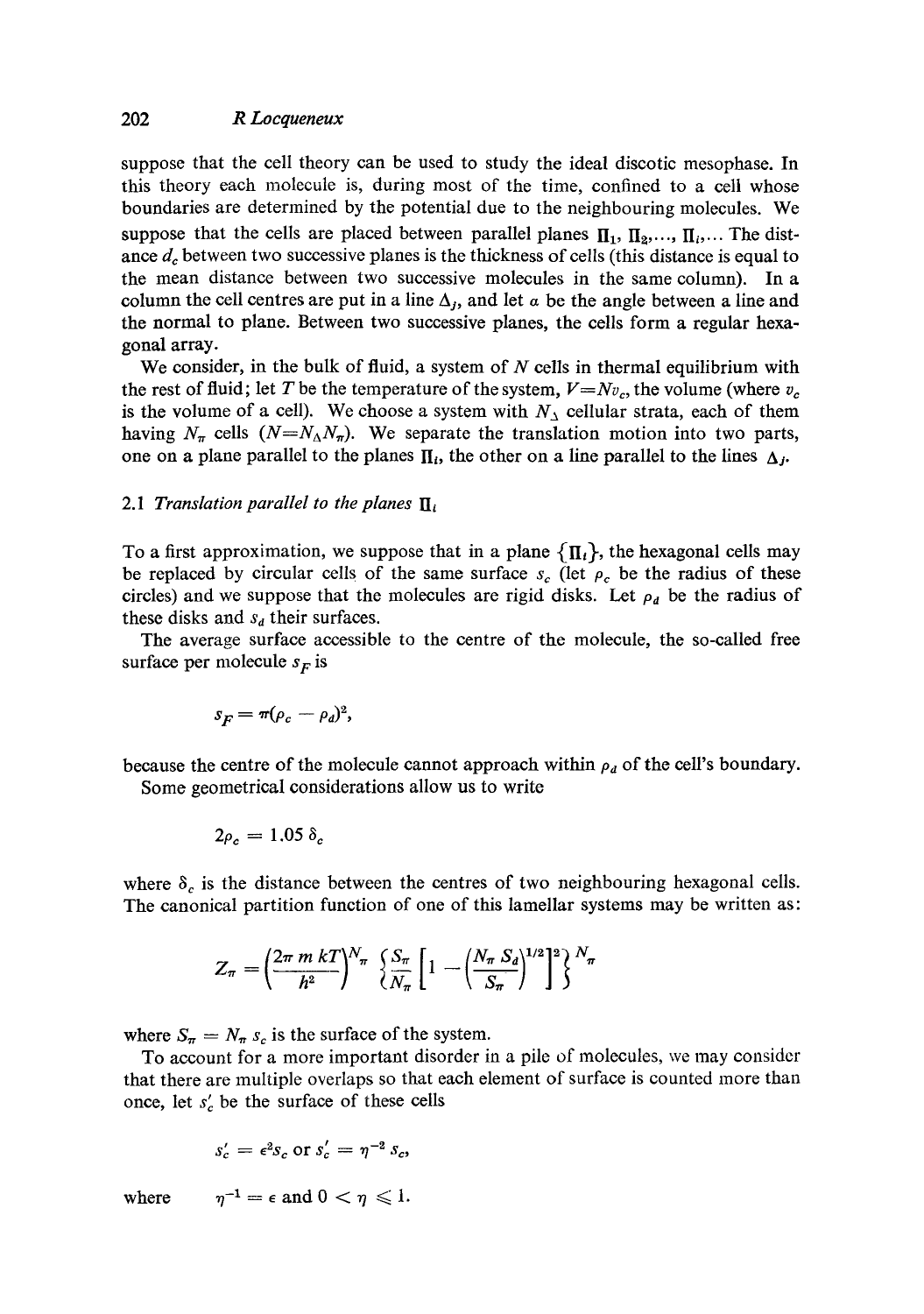It follows from this that the canonical partition function of the lamellar system is

$$
Z_{\pi}=\left(\frac{2\pi m kT}{h^2}\right)^{N_{\pi}}\left\{\epsilon^2 \frac{S_{\pi}}{N_{\pi}}\left[1-\eta \left(\frac{N_{\pi} s_d}{S_{\pi}}\right)^{1/2}\right]^2\right\}.
$$

The free energy of the lamellar system can be obtained from the partition function, we get

$$
f_{\pi}=-kT\log Z_{\pi}.
$$

The system has  $N_A$  identical lamellar systems, so their contributions to the translational free energy of the system is:

$$
F_{\pi} = N_{\Lambda} f_{\pi}.
$$
  

$$
F_{\pi} = -N kT \log \left( \frac{2\pi m kT}{h^2} \right) - N kT \log \left\{ \frac{S_{\pi}}{N_{\pi}} \left[ 1 - \eta \left( \frac{N_{\pi} S_d}{S_{\pi}} \right)^{1/2} \right]^2 \right\}
$$

### 2.2 *Translation parallel to the axis*  $\Delta$ <sup>*j*</sup>

There are  $N_A$  linear cells on a line  $\Delta_i$ , these cells are considered as segments of a line, and let  $d_c = (d_c/\cos a)$  be the length of a segment. We suppose that the molecules are rigid segments of the line, and let  $d'_{d} = (d_{d}/\cos a)$  be the length of a rigid segment where  $d_d$  is the thickness of a molecule.

The average length accessible to the centre of the molecule, the so-called free length per molecule  $d_F$  is

$$
d'_{F}=d'_{c}-d'_{d}.
$$

The canonical partition function of one of these linear systems may be written as

$$
Z_{\Delta} = \left[ \left( \frac{2\pi m kT}{h^2} \right)^{1/2} \frac{1}{\cos a} \frac{D_{\Delta}}{N_{\Delta}} \left( 1 - \frac{N_{\Delta} d_d}{D_{\Delta}} \right) \right]^{N_{\Delta}},
$$

where  $D_{\Lambda} = N_{\Lambda} d_c$ 

and the free energy of the linear system may be written as

$$
f_{\Delta} = -kT \log Z_{\Delta}.
$$

In the system considered, there are  $N_{\pi}$  identical linear systems so their contribution to the translational free energy of the system is:

$$
F_{\Delta} = N_{\pi} f_{\Delta},
$$
  

$$
F_{\Delta} = - NkT \log \left[ \left( \frac{2 \pi m kT}{h^2} \right)^{1/2} \frac{1}{\cos a} \frac{D_{\Delta}}{N_{\Delta}} \left( 1 - \frac{N_{\Delta} d_d}{D_{\Delta}} \right) \right].
$$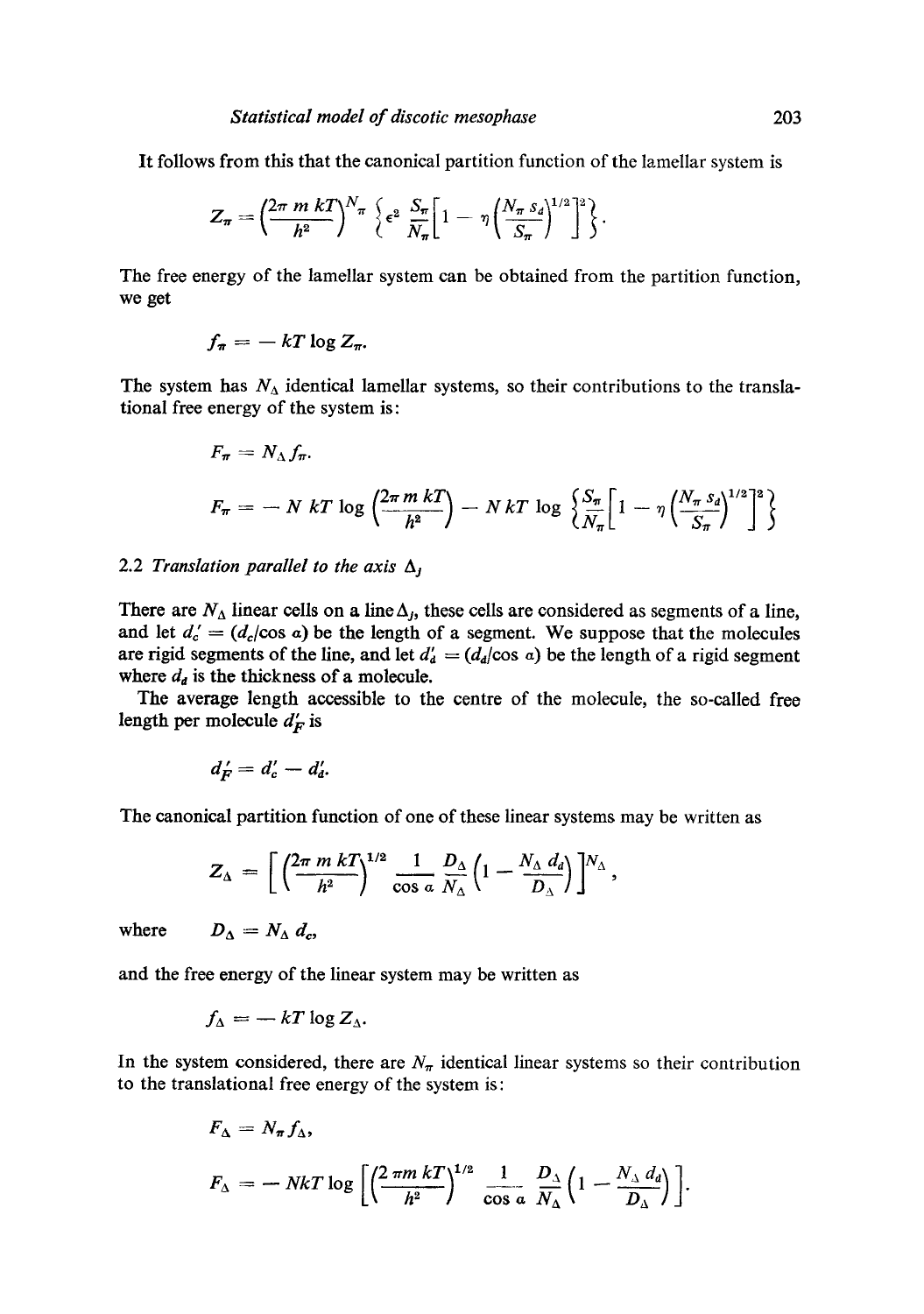The translational free energy of a discotic mesophase is:

$$
F=F_{\Delta}+F_{\pi}
$$

So we seet hat the translational free energy of the discotic mesophase is a function of microscopic quantities which can be calculated from x-ray data (Chandrasekhar *et al* 1977; Levelut 1979).

#### **3. Expression of rotational partition function**

(i) The internal rotations in the molecule originate essentially from the flexibility of the lateral chains; so their contributions to the free energy of the mesophase is negligible to a first approximation (the moments of inertia of these lateral chains are very small compared with the moment of inertia of the molecule).

(ii) Now, we consider the rotation of the molecule as a whole; the central part of the molecule is a rigid body but the lateral chains are flexible. The rigid part of the molecule has an axis of symmetry  $\delta_R$  of order 3 which passes through the centre of mass and is perpendicular to the plane of the molecule. On account of the flexibility of the lateral chains, the moment of inertia of the molecule does not have a constant value. Yet, to the first approximation, we can replace real molecules by mean molecules with lateral chains in fixed mean positions. Then the molecule as a whole and the rigid part of the real molecule have the same symmetry. Let J be the moment of inertia of this mean molecule.

The rotation of a molecule as a whole is more or less hindered by the presence of lateral chains, both its own and those of others. According to the physical conditions, the distance between the centres of neighbouring molecules is more or less important. It is evident that if this distance is larger than the diameter of a molecule when it reaches its full size, the interactions of the lateral chains are weak and consequently the rotation of the molecule as a whole is little hindered but it is evident that if this distance is smaller than the diameter of this full-sized molecule then the rotation is more hindered or forbidden. Moreover the interactions of the lateral chains depend on the positions of the molecules in the nearest cells; so interactions exist between the translational and rotational degrees of freedom of the neighbouring molecules that we do not take into account.

To a first approximation, these interactions of the lateral chains may be approximated by the following sinusoidal potential

$$
U=\frac{U_0}{2}\,\left[\,1-\cos\,\sigma\,\phi\right],
$$

where  $\phi$  is the rotation of the molecule,  $\sigma=6$  for the molecule of benzene-hexa-nalkanoates (Chandrasekhar *et al* 1977) and  $\sigma = 3$  for the molecule of hexa alcoxyderivatives of the triphenylene (Billard *et al* 1978). It is evident that the value of  $U_0$ depends on *V/N* and T.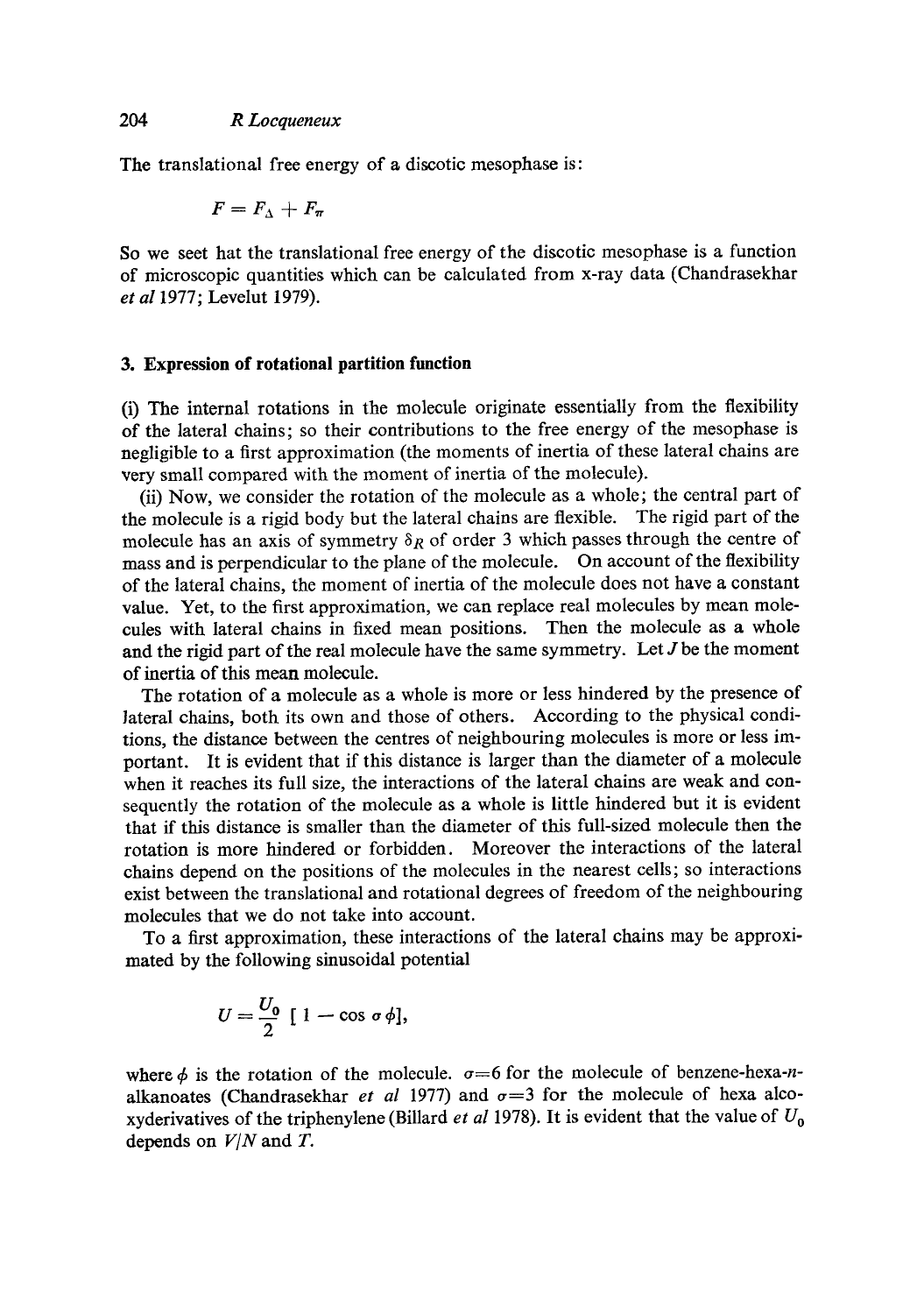From this approximation, it follows that the wave equation may be written as

$$
\frac{d^2\psi}{d\phi^2} + \frac{8\pi^2 J}{h^2} \bigg[ E - \frac{U_0}{2} (1 - \cos \sigma \phi) \bigg] \psi = 0,
$$

(see, for example Munster 1974 or Pacault 1963).

This equation gives us

$$
\frac{d^2\psi}{dx^2} + (a+2q\cos 2x)\psi(x) = 0
$$

which is the Mathieu equation (see for example Wittacker and Watson 1973) where

$$
q = \frac{8\pi^2 J U_0}{\sigma^2 h^2}, \ a = \frac{32\pi^2 J}{\sigma^2 h^2} \bigg[ E - \frac{U_0}{2} \bigg] \text{ and } x = \frac{\sigma}{2} \phi.
$$

There is an infinite sequence of discrete energy levels which are not degenerate.

It follows that the hindered rotational partition function is:

$$
\mathcal{K}_R = (Z_R)^N
$$

 $where$ 

$$
Z_R = \Sigma_i \exp{-\frac{E_i}{kT}}.
$$

When the external rotations of the molecule are forbidden,

$$
U_0\gg kT,
$$

and we may expand the approximate potential in a series and retain only the first term in this series, we obtain

$$
U=\frac{U_0}{2}\bigg[\frac{1}{2}\,\sigma\phi\bigg]^2,
$$

which is a potential of a simple harmonic oscillator.

Then the partition function  $Z_R$  becomes a vibrational partition function.

Of course, in the two cases, the quantity  $U$  depends on the sizes of cells and of molecules. So the value of  $Z_R$  depends on T and on  $V/N$  as well. As for the weak vibrations, the correspondant free energy is negligible. We determine, in these conditions, some thermodynamic properties of the mesophase.

## **4. Some thermodynamic properties of the discotic mesophase**

We restrict our study to the effects of the lamellar or linear strains which produce a variation of the size of the cells but do not change the shape of the cells.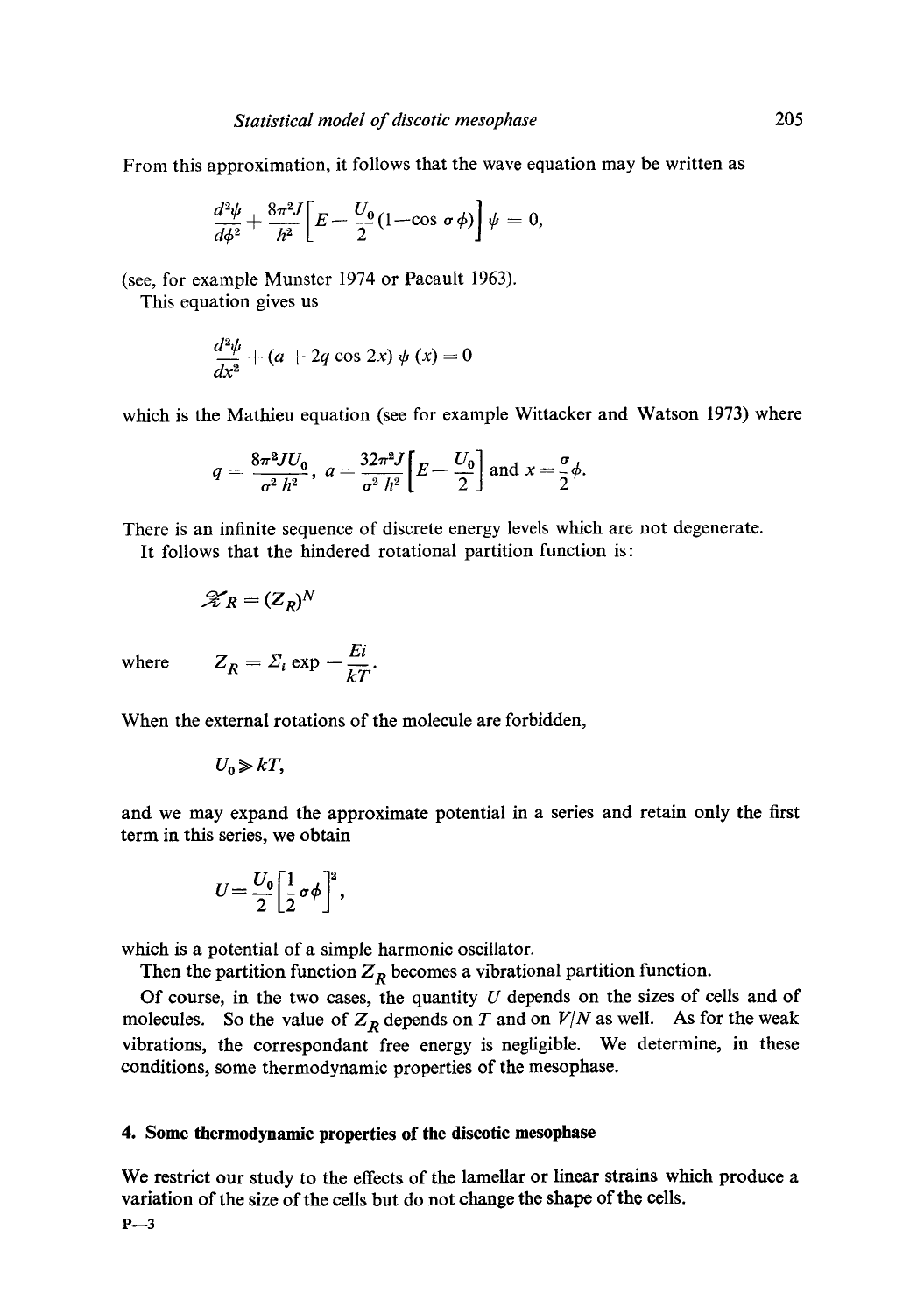### 4.1 *General study*

We suppose that lamellar stress acting on the regular hexagonal array is

$$
t_{\pi} = -\left(\frac{\partial f_{\pi} (N_{\pi}, S_{\pi}, T)}{\partial S_{\pi}}\right)_{N_{\pi}, T}
$$
  
then 
$$
t_{\pi} = \frac{N_{\pi} kT}{S_{\pi}} \left[1 - \eta \left(\frac{N_{\pi} s_d}{S_{\pi}}\right)^{1/2}\right]^{-1},
$$

and the linear stress acting on the columns is:

$$
t_{\Delta} = -\left(\frac{\partial f_{\Delta} (N_{\Delta}, D_{\Delta}, T)}{\partial D_{\Delta}}\right)_{N_{\Delta}, T,}
$$
  
then 
$$
t_{\Delta} = \frac{N_{\Delta} kT}{D_{\Delta}} \left(1 - \frac{N_{\Delta} d_d}{D_{\Delta}}\right)^{-1}.
$$

From this, it follows that the translational and rotational specific heat and the coefficients of thermal expansion  $\alpha$  and the isothermal compressibility  $\kappa$  may be determined. The application of this model to the study of the coefficient of isothermal compressibility presents some particularities, therefore we chose this study, to set an example.

In this model, we suppose that the translations parallel to the axes  $\Delta$  and the translations parallel to the planes  $\Pi$  are independent and uncoupled, so it is not possible to consider the strains caused in the planes  $\Pi$  by stresses parallel to the axes  $\Delta$  and vice versa. So, it is necessary to consider only particular stresses when studying the isothermal compressibility of the ideal discotic mesophase.

(i) When the ideal mesomorphic phase is exposed to homogeneous lamellar stresses  $t_{\pi}$ , the (lamellar) coefficient of isothermal compressibility may be written:

$$
\kappa_{\pi}^{-1} = -S_{\pi} \left[ \frac{\partial t_{\pi}}{\partial S_{\pi}} \right]_{N_{\pi}, T}
$$
  
= 
$$
+ \frac{N_{\pi} kT}{S_{\pi}} \left\{ \frac{1 - \frac{1}{2} \eta \left[ \frac{N_{\pi} S_d}{S_{\pi}} \right]^{1/2}}{\left[ 1 - \eta \left[ \frac{N_{\pi} S_d}{S_{\pi}} \right]^{1/2} \right]^2} \right\}.
$$

(ii) When the ideal mesomorphic phase is exposed to uniform linear stresses  $t_{\Delta}$ , the (linear) coefficient of isothermal compressibility may be written:

$$
\kappa_{\Delta}^{-1} = - D_{\Delta} \left( \frac{\partial t_{\Delta}}{\partial D_{\Delta}} \right)_{N_{\Delta}, T},
$$
  
= +  $\frac{N_{\Delta} k T}{D_{\Delta}} \left[ 1 - \frac{N_{\Delta} d_d}{D_{\Delta}} \right]^{-2}.$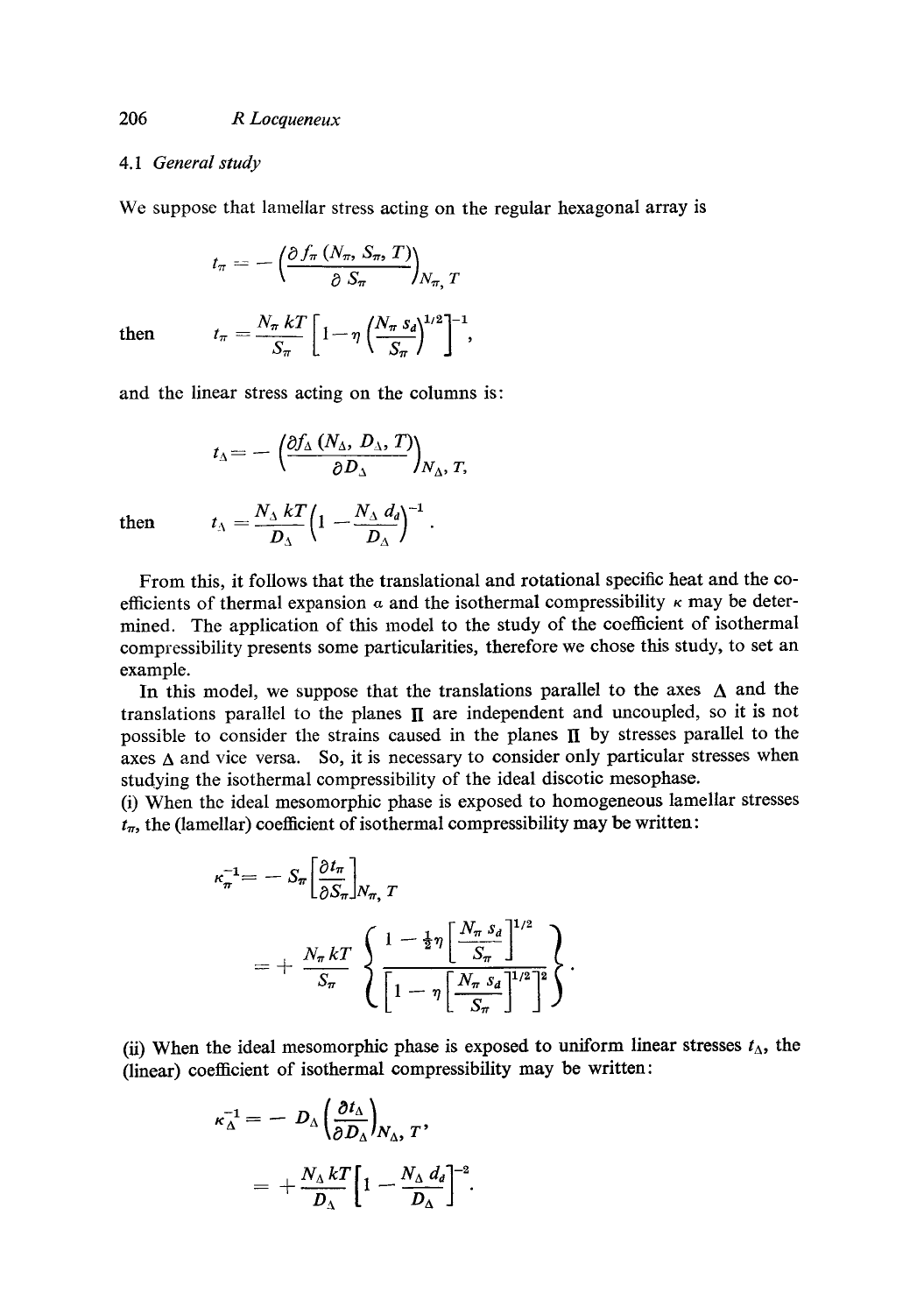The signs of lamellar and linear stresses have been chosen arbitrarily. From this choice, it follows that the lamellar and linear coefficients  $\kappa_{\pi}$  and  $\kappa_{\gamma}$  are positive. Nevertheless, as in the case of graphite, it is possible for the coefficient  $\kappa_{\lambda}$  to be positive and coefficient  $\kappa_{\pi}$  to be negative (Riley 1945) (indeed the graphite, as the discotic mesophase, has a lamellar structure) then it would be necessary to write:

$$
t_{\pi} = + \left(\frac{\partial f_{\pi}}{\partial S_{\pi}}\right)_{N_{\pi}, T}
$$

4.2 *Coefficients of isothermal compressibility for two hexa-alcoxy derivatives of the triphenylene* 

An actual calculation of the coefficients  $\kappa_{\pi}$  and  $\kappa_{\Delta}$  is now possible. For example, we propose to calculate the isothermal compressibilities at  $85^{\circ}$ C of two hexa *n*-alcoxy-2-3-6-7-10-11 derivatives of the triphenylene, the lateral straight chains Of which are alkanes with 5 or 7 carbon atoms (Billard *et a11978;* Levelut 1979).

The mean distance  $d_c$  between two successive molecules in the same column is 3.59 Å for the two compounds, and the thickness  $d_d$  of the molecules can be chosen between 1 Å and 1.5 Å, so the coefficient  $\kappa_{\Delta}$  is between 0.5 10<sup>11</sup> and 0.4 10<sup>11</sup> N<sup>-1</sup>. The distance  $\delta_c$  between the centres of two neighbouring hexagonal cells is 18.94 Å for the pentyl derivative and  $21.94$  Å for the heptyl derivative. If we suppose that the radius of the disk which represents the molecule is equal to the radius of central part of this molecule, which is not realistic, we have  $\rho_d = 5.02$  Å for the two compounds. But some other values of  $\rho_d$  can be chosen; it is possible, for example, to choose this radius equal to the distance between the centre of the molecule and one of the carbon atoms of the lateral straight chains, when the molecule is fully extended.

Table 1 gives the calculated values of  $\kappa_{\pi}$ . In this table, for the two derivatives, the values of  $\rho_d$  are equal to the distances between the centre of the molecule and the antepenultimate, penultimate and last carbon atoms of the lateral chains. A pressure  $p = t_{\Delta} s_{c}^{-1}$  corresponds to the linear stress  $t_{\Delta}$  and a pressure  $p = t_{\pi} d_{c}^{-1}$ , to the lamellar stress  $t_{\pi}$ ; as a result, it is possible to make a comparison between the

| $\rho_d$ Å | pentyl derivative<br>$(\rho_c = 9.94 \text{ Å})$ |            | heptyl derivative<br>$(\rho_c = 11, 52 \text{ Å})$ |           |
|------------|--------------------------------------------------|------------|----------------------------------------------------|-----------|
|            | $\eta = 0.9$                                     | $\eta = 1$ | $\eta = 0.9$                                       | $=1$<br>η |
| 5.02       | 237                                              | 204        | 380                                                | 335       |
| 7.8        | 155                                              | 51         |                                                    |           |
| 9.35       | 25                                               | 4          |                                                    |           |
| $10-3$     | 5                                                | no sense   | 54                                                 | 18        |
| $11 - 7$   |                                                  |            | 11                                                 | no sense  |
| $12 - 7$   |                                                  |            | 0.01                                               | no sense  |
|            |                                                  |            | (not very signi-<br>ficant value)                  |           |

Table 1.  $\kappa_{\pi} N^{-1}$  m for two hexa alcoxy-derivatives of the triphenilene at 85°C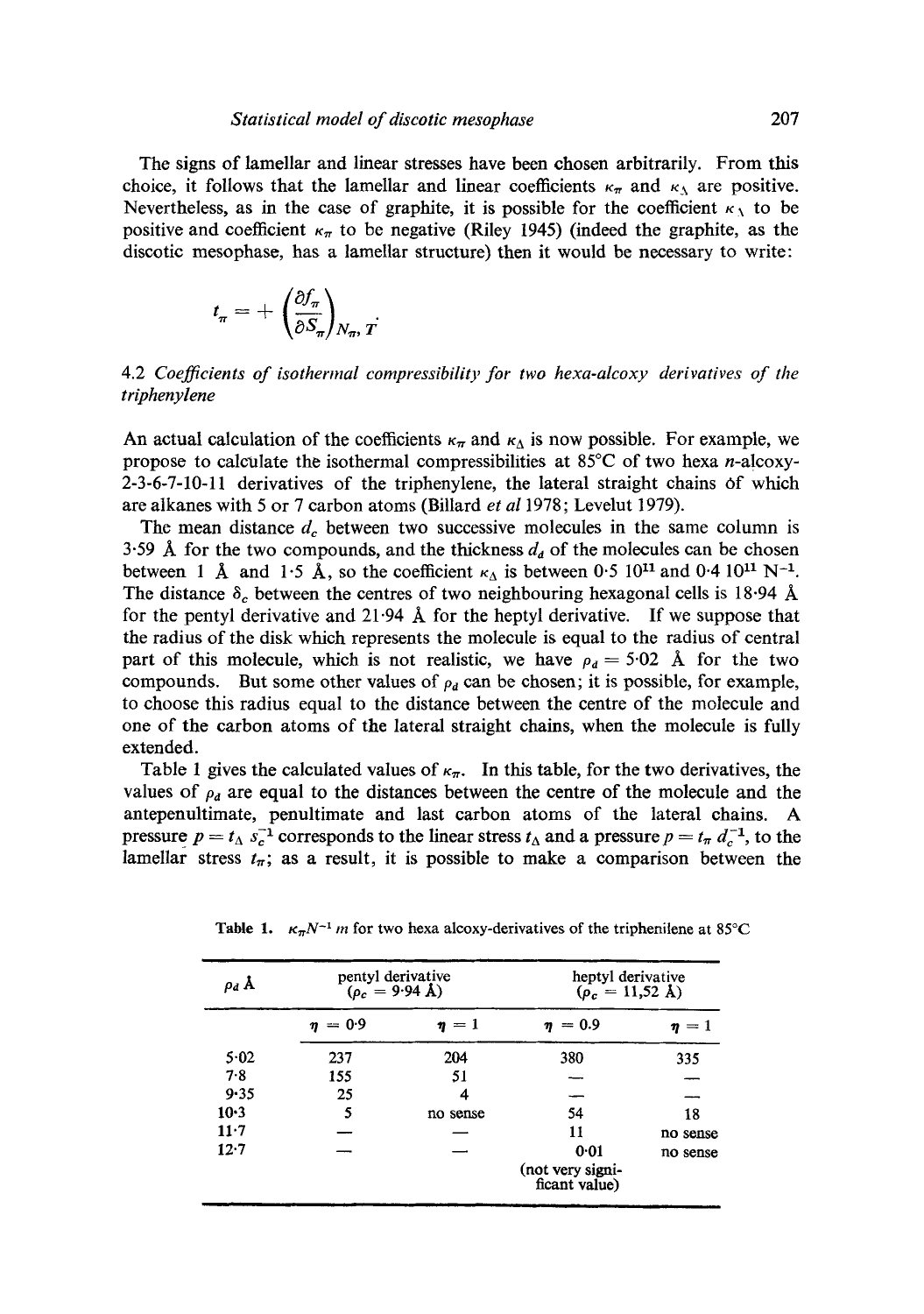## 208 *R Locqueneux*

coefficients  $\kappa_{\Delta} s_c$  and  $\kappa_{\pi} d_c$  and the usual coefficient of isothermal compressibility,  $\kappa$ .

Table 2 gives the calculated values of coefficients  $\kappa_A s_c$  and  $\kappa_{\pi} d_c$  for two hexaalcoxy derivatives of the triphenylene.

At present, we can only note that the values of these coefficients and the experimental values of the coefficients of isothermal compressibility for some compounds closely related to studied compounds are in the same region; so  $\kappa = 5 \times 10^{-10} \text{ N}^{-1} \text{ m}^2$ for para azoxy anisole (Chin and Neff 1975) and  $\kappa = 5$ , 7 10<sup>-10</sup> N<sup>-1</sup> m<sup>2</sup> for *N*--(*p* ethoxy benzylidene) p-n butyl aniline (Kuss 1978). We note that the coefficient  $\kappa_{\Delta}$  is linked to the relative change of the average distance  $d_c$  between the neighbouring molecules in the column for a change  $\Delta t_{\Delta}$  of linear stresses exerted on the ideal discotic mesophase

$$
\kappa_{\lambda} = -\frac{1}{d_c} \left[ \frac{\Delta d_c}{\Delta t_{\lambda}} \right]_T,
$$

and that the coefficient  $\kappa_{\pi}$  is linked to the relative change of the distance  $\delta_c$  between the centres of two neighbouring hexagonal cells for a change  $\Delta t_{\pi}$  of lamellar stresses exerted on the ideal discotic mesophase

$$
\kappa_{\pi} = -2\frac{1}{\rho_c} \left[ \frac{\Delta \rho_c}{\Delta t_{\pi}} \right]_T = -2\frac{1}{\delta_c} \left[ \frac{\Delta \delta_c}{\Delta t_{\pi}} \right]_T.
$$

#### **5. Conclusion**

From the structure of a discotic mesophase, we have built up a model inspired by the cell theory of liquids to determine translational free energy of the mesophase.

From this cellular model, it is possible to determine the thermoelastic coefficient of the mesophase as a function of the size of the molecule and of the mean distance

| Å                                    |           | pentyl derivative |            | heptyl derivative                 |            |
|--------------------------------------|-----------|-------------------|------------|-----------------------------------|------------|
| $\kappa_{\Lambda}S_c$ d <sub>d</sub> |           |                   |            |                                   |            |
| 1                                    |           | 15                |            | 21<br>17                          |            |
|                                      | 12<br>1.5 |                   |            |                                   |            |
| $\kappa_{\pi}d_c$                    | $\rho_d$  | $\eta = 0.9$      | $\eta = 1$ | $\eta = 0.9$                      | $\eta = 1$ |
|                                      | 5.02      | 850               | 732        | 1364                              | 1203       |
|                                      | 7.8       | 556               | 183        |                                   |            |
|                                      | 9.35      | 90                | 14         |                                   |            |
|                                      | $10-3$    | 18                | no sense   | 194                               | 65         |
|                                      | $11 - 7$  |                   |            | 39                                | no sense   |
| 12.7                                 |           |                   |            | 0.04                              | no sense   |
|                                      |           |                   |            | (not very signi-<br>ficant value) |            |

Table 2. K.10<sup>10</sup> N<sup>-1</sup> $m^2$  (K.10<sup>11</sup> dyne<sup>-1</sup>. cm<sup>2</sup>)